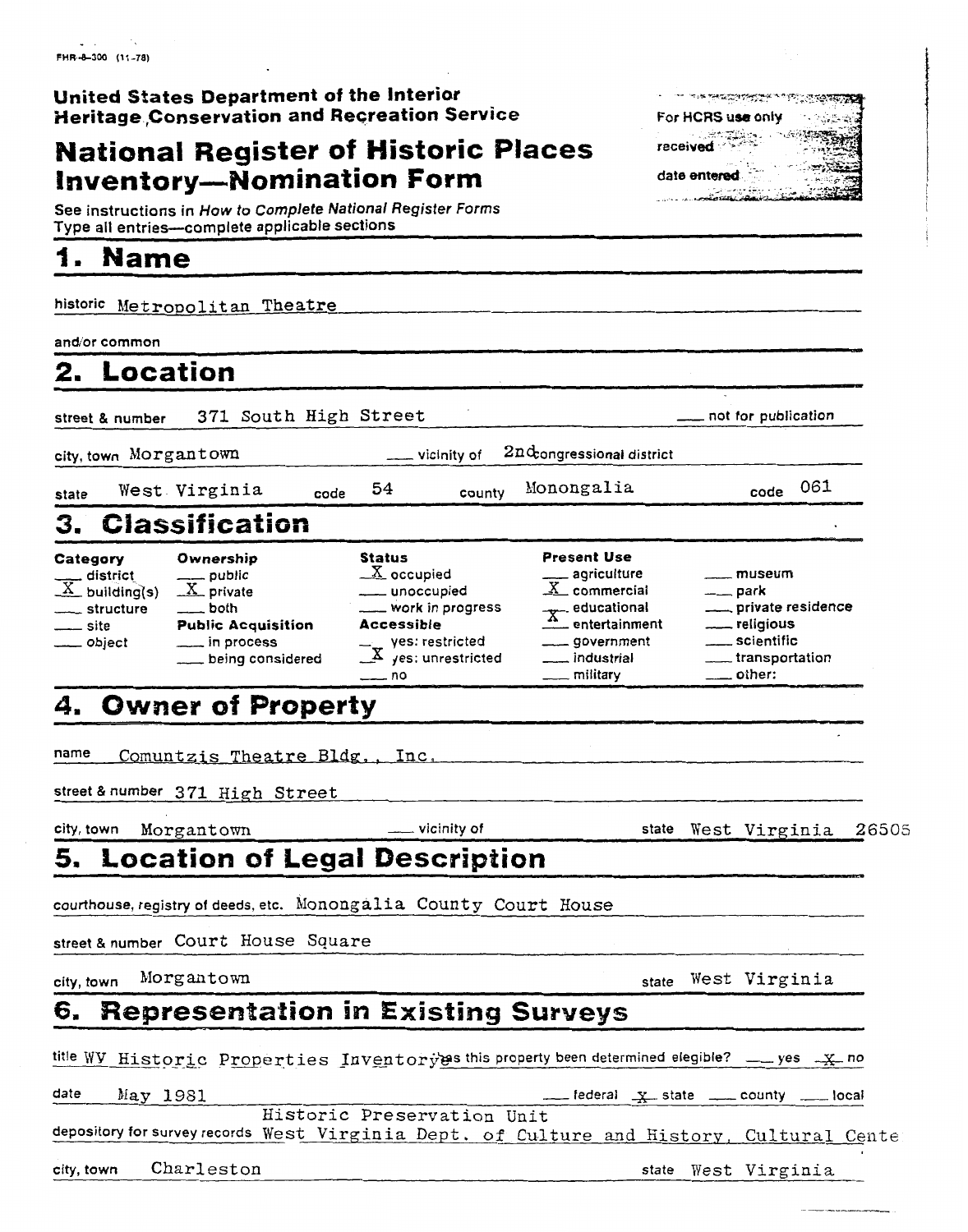| 7. Description                                           |                                       |                                                                         |                                                           |  |
|----------------------------------------------------------|---------------------------------------|-------------------------------------------------------------------------|-----------------------------------------------------------|--|
| Condition<br>$\frac{1}{x}$ excellent<br><sub></sub> fair | deteriorated<br>__ ruins<br>unexposed | Check one<br>$\frac{\Lambda}{\Lambda}$ unaltered<br><u>_</u> __ altered | Check one<br>$\triangle_-$ original site<br>date<br>moved |  |

### **Describe the present and original (if known) physical appearance**

The Xetropolitan=Theatre, designed by **C.W.** Bates and opened to the public July 24, 1924, is composed of a single-floor auditorium with balcony. It is located on west side of main street in downtown Morgantown (High Street) between Wall and Fayette streets. The building is structurally detached from the buildings which adjoin it on either side. The dimensions of the building are 72'-0" X 143'-0". There are two stores on the ground floor and a staircase leading down to a large pool room, in addition to the three double doors into the theatre on **the main** facade. There are nore than 50 rooms in all parts of the building.

Structurally, the foundations are continuous concrete with internal concrete piers and lally columns supporting the stage and front section. The exterior walls are loadbearing (concrete) with brick facing **with**  bricks laid in stretcher bond, with headers at the edge of pilasters and at window openings; the facade has so little brick, compared to the use of concrete that it is difficult to discern pattern for the bond. All floors are of concrete stress construction. The front section of the building is divided into five structural bays, while the auditorium is completely sparred by a series of warren tresses spanning 72'-0". **maze** of L - beam griders supports the balcony. The entire building is covered with a flat roof which steps up once to the fly area, '70' - **0"** from stage level. The material used was 3-ply builtup tar and felt. The building is of fireproof construction and can be completely evacuated in two minutes. Over 4,000 barrels of cement were used in the construction of the theatre, and Monongahela Supply furnished the cement, piping, conduits and some of the hardware.

- **The** plans for the \$500,000 building are gone, and **the** architect's wife destroyed his sketches, so it is hard to **know** exactly how **many** rooms are in the building. A 1924 description noted a large room in the basement to house a cafeteria, billiard room and barber shopc **A sub-basement**  included the power plant and heating and ventilating systems. Under the stage was a room for musicians, plus space for scenery, baggage rooms and dressing rooms. The dressing rooms were on outside walls to get light and ventilation. Above the pool room (below the theatre) are two storage rooms - one very large under the lobby area and a smaller one under **one**  of the small storage rooms. **A** complete **sign** shop was located **in** one of the basement rooms.

The east (main) facade of the building features Reo-Classical **Revival**  details, more exhuberant than West Virginia University's Colson Hall, details, more exhuberant than west virginia buiversity s coison hail,<br>also designed by Bates, but based on the classical five-bay symmetry of the :<br>leorgian style. Fluted Concrete ionic pilasters with egg and dart detail ; Georgian style. Fluted concrete ionic pilasters with egg and dart detail<br>set off the north and south bays; the paired pilasters rest on a brick base which projects slightly (one course) from the main facade. Two brick pilasters set off the center bays. The pilasters do not reach down to ground level, as that area is used for two small stores and **the**  three **pairs** of glass double doors leading into the lobby. **The** entry level has a concrete foundation, concrete surrounds for the double doors, fixed sash windows with transoms for the shops and a concrete string course which serves as a base for the pilasters. While **the** building is actually a theatre and balcony, it gives the appearance of being a three-story Structure on the east facade because 03 the two levels **of** windows. **The**  lower level windows have concrete surrounds, round **arches** with **keytones**  i

an<br>Barat di Santan<br>Barat di Santan **B**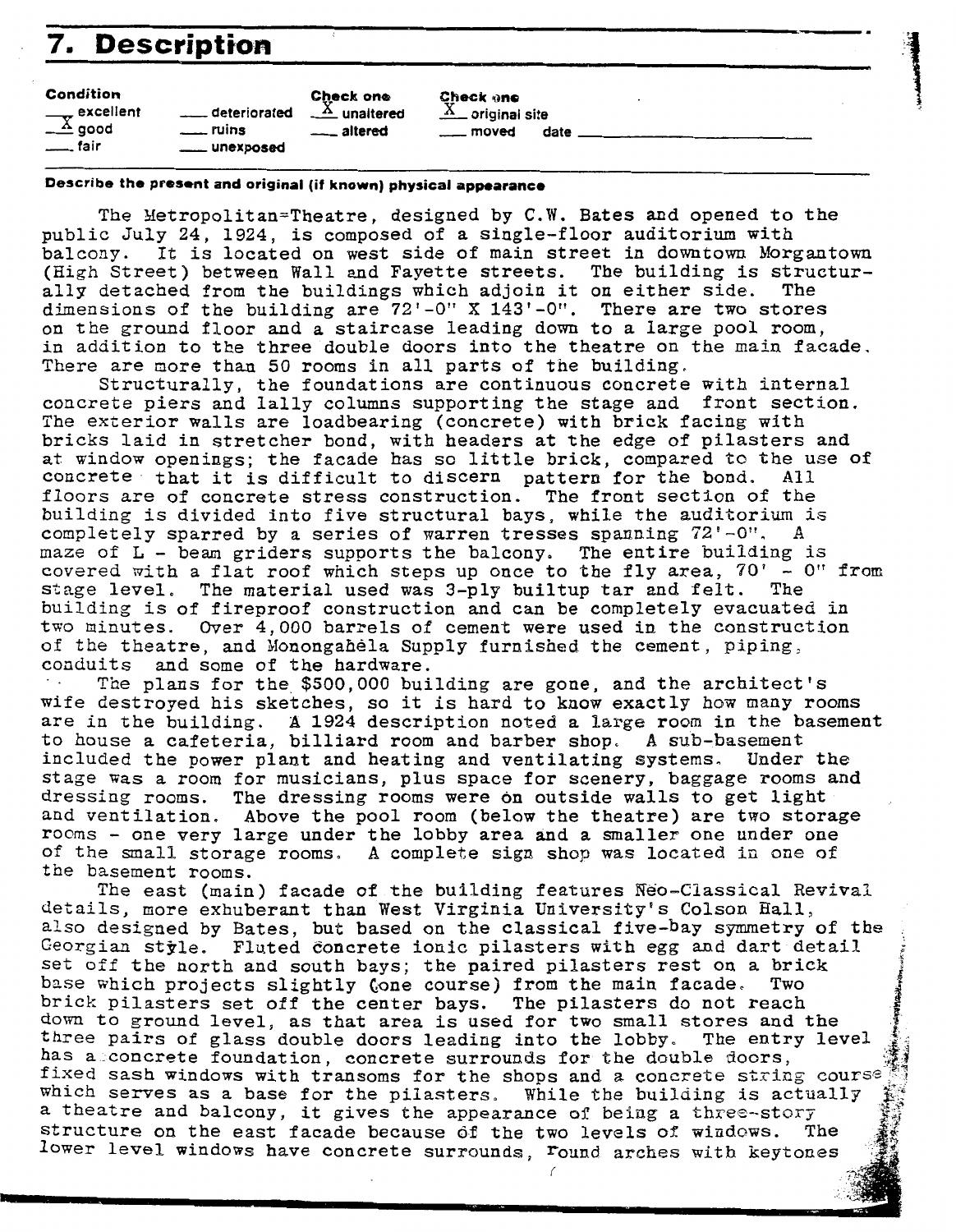**NPS Fom 10.9008**   $C - 821$ 

**United States Department of the Interior**  National Park Sewice

### **National Register of Historic Inventory-Nomination Form**

Metropolitan Theatre, Monongalia County, West Virginia Continuation **sheet 1 Item number 7 Page** 2

and no lightS(al1 concrete) and eight-light casement windows (opening to inside). The third level "windows" were always enclosed and are concrete slabs with a decorative molding, except for the center one which had a small window pierced into it and a balcony added. Topping the main facade is a concrete entablature with circular medallions and "Metropolitan" in the frieze. The cornise is set off by dentils, and a low brick and concrete parapet tops the cornise. The marquee features "hietropolitan" **in**  Art Deco lettering not shown on a 1924 illustration, although there was a marquee on the original building.

The interior of the theatre features a lobby with marble slab walls and an entablature with fluted frieze and dentils and egg and dart motif on the corner. The ceiling has a sunburst medallion in the center and smaller medallions around the lights, all surrounded by a garland design. Two stairways, one on each side of the lobby, lend to the balcony, projection booth, upper lobby and offices. Two double doors lead off the west end of the lobby into the theatre itself. The original theatre had a seating capacity of 1,300 (800 on the first floor, 400 on the balcony, and 100 more on the rear balcony); Oversized seats were provided for oversized patrons. There are three boxes on each side on both the first and second floors. Classical details of garlands, medallions and egg and dart motif are used as decoration throughout the theatre. Dancing nymphs are featured on the wood balcony rail, and cast iron garlands and grecian urns decorate the original seats, still in place at the Met. **The** coffered ceiling originally supported four crystal chandeliers from Czechoslovakia that vere made of 2,700 pieces each, but these melted in the 1931 fire and were make of 2,000 process each, sat these merced in the feed fifts.<br>And were replaced by simpler lights. In addition, there were 16 side wall, three-socket candles, 2 ceiling chandeliers in the lobby on the first floor and a huge chandelier in the second-floor lobby. The ceiling is designed to provide the best possible accoustics and is flat in the very back of the room over the balcony for sound dampening. Rectangular panels set off by moldings on the walls at the balcony level were Bates' way of dampening sound in the room.

There is an orchestra pit in front of the stage, The proscenium has a 36'-0" opening and is 37'-0" deep, with the wall-to-wall width being 50'-0". The "fly" can carry as many as 100 batons for drops. There are two dressing rooms on each side of the stage. There is a trap door in the floor of the stage. Doors about  $20'$ -0" and  $40'$ -0" above the stage now open into space but were used to haul trunks of costumes into dressing rooms on those levels. There is a large door on the rear facade at the northeast corner of the stage area and exit stairs on the acade at the northeast corner of the stage area and exit stairs on the<br>side of the building at the rear. The building is about twice as high In the back as on the main facade to accommodate the stage scenery.

When the theatre opened, its furnishings were quite elaborate. The lighting fixtures, hangings, draperies and curtains were all "designed specially for the theatre, making for completeness and harmony in all of its interior appointments." The foyer was furnished with wicker furniture and potted plants. The first floor had rest and retiring rooms for women, plus the manager's office and check rooms. The men had "smoking rooms and retiring rooms" on the second floor. These lounge rooms, plus the mezzanine room (for both men and women) were furnished

OMB No. 1024-0019 Exp. 10-31-84

For NPS use any received date entered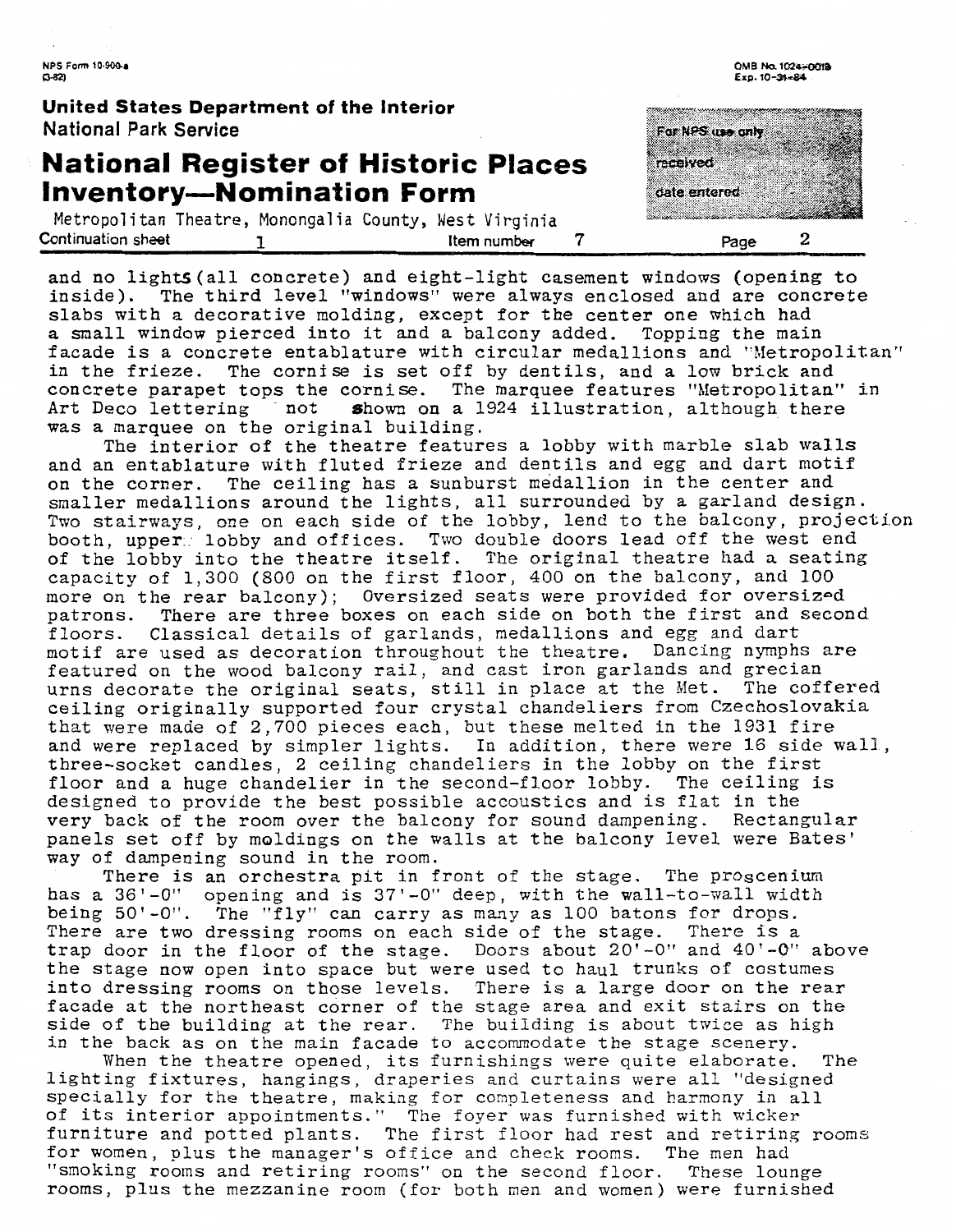### **Unfied States Department of the Interior National Park Service**

### **National Register of Historic Places Inventory-Nomination Form**

Inventory—Nomination Form<br>Metropolitan Theatre, Monongalia County, West Virginia 7<br>Continuation sheet 2 2 Item number 1



in fibre-reed furniture made by Northfield Furniture of Sheboygan, Wisconsin and sold by Royal Furniture of Morgantown; this was the most modern theatre furniture available at the time, according to the Morgantown Post of July 24, 1924. The original color scheme was "French gray, old

rose and gold."<br>Utility service for the theatre was of very high quality. According to the Morgantown Post of July 24, 1924, "deep down in the sub-basement is a large reinforced concrete vault with steel doors. It is in this room, which the public never sees, that provision is made for the kinds of electric current necessary to operate the ventilating system, fans, picture machines [Power projection machines], lights, etc. Current is delivered to the building underground through a lead covered cable. The 160 feet of cable used weighing more than 800 pounds. Instead of voltage, such as is ordinarily furnished buildings in Morgantown, 3200 volts is directly taken into the building, where it is changed to the **various** veltages desired. To do this it was necessary to install transformers of ninety kilowat capacity. As an additional precaution to guard against interruptions a complete set of extra transformers were installed. " The Electrical Equipment Company of Morgantown furnished and installed the lighting and electrical equipment, using a special lighting fixture designer from New York City who came to Morgantown to consult on that aspect of the work. The theatre was designed with heating and ventilating systems "of the most approved type. " Vhen built, "all the air in the theatre **(was)** washed and purified before being admitted. During the summer months the air (would) be sent through a spray of cold water, removing the dust and producing a chilliness that **(would)** make the theatre a rendevous for those seeking to escape the heat " (Morgantown Post, July 24, 1924). In 1933, the Met became one of the first theatres in the country to install an air conditioning system; this meant that every cubic inch of air in the theatre was displaced with clean, fresh air every three minutes.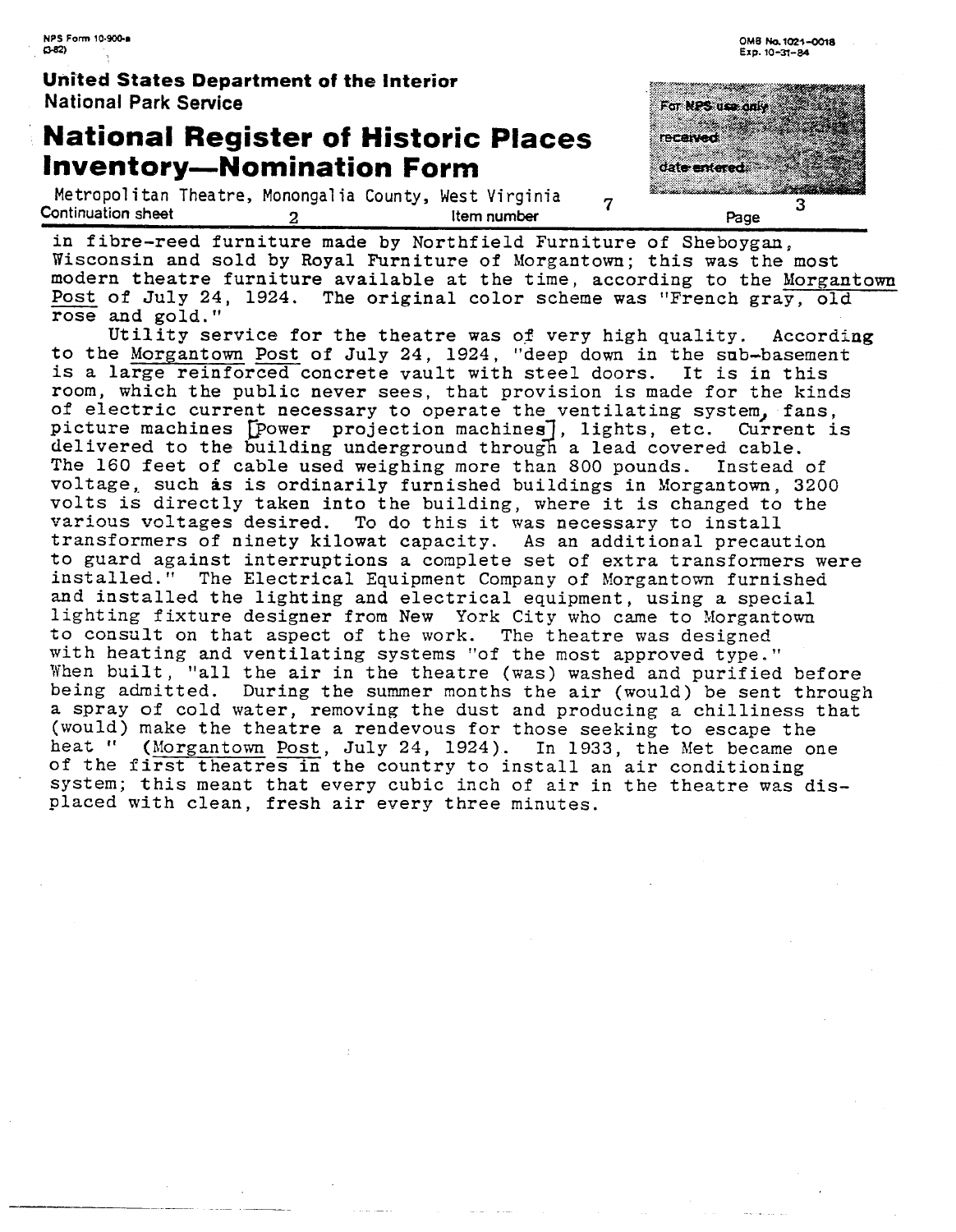# **Significance**

| 8.                                                                                                                                           | <b>Significance</b>                                                                                                                                                                                            |                                                                                                                                                                    |                                                                                                                                                   |                                                                                                                                                                              |
|----------------------------------------------------------------------------------------------------------------------------------------------|----------------------------------------------------------------------------------------------------------------------------------------------------------------------------------------------------------------|--------------------------------------------------------------------------------------------------------------------------------------------------------------------|---------------------------------------------------------------------------------------------------------------------------------------------------|------------------------------------------------------------------------------------------------------------------------------------------------------------------------------|
| Period<br>____ prehistoric<br>$-1400 - 1499$<br>$\frac{1}{1500 - 1599}$<br>$-1600 - 1699$<br>$-1700 - 1799$<br>$\frac{1800 - 1899}{1900 - }$ | Areas of Significance-Check and justify below<br>- archeology-prehistoric - community planning<br>archeology-historic<br>$\frac{1}{\sqrt{X}}$ agriculture<br>$-$ art<br>_____ commerce<br>_____ communications | ____ conservation<br><u>__</u> __ economics<br><u>_</u> _ education<br>engineering<br>____ exploration/settlement ____ philosophy<br>___ industry<br>___ invention | and scape architecture _____ religion<br>$\equiv$ law<br><u>__</u> ___literature<br>$\equiv$ military<br><u>__</u> _ music<br>politics/government | <u>__</u> __ science<br>____ sculpture<br>$\equiv$ social/<br>$\sigma$ humanitarian<br>$\frac{\Lambda}{\Lambda}$ theater<br>_____ transportation<br>$\equiv$ other (specify) |
| <b>Specific dates</b>                                                                                                                        | 1924                                                                                                                                                                                                           | Builder/Architect C.W. Bates, Architect                                                                                                                            |                                                                                                                                                   |                                                                                                                                                                              |

### **Statement of Significance (in one paragraph)**

The Metropolitan Theatre in downtown Morgantom opened in 1924 and is eligible for listing on the National Register of Historic Places **as**  one of the city's best examples of Neo-classical Revival architecture, as the only theatre to have retained its original architectural integrity, and as the home of some of the city's best live entertainment over the past 60 years. As such, like Charleston's Kearse Theatre, it is a significant example of theatre and moving picture **house** architecture of the mid - 1920's, and it was billed as "West Virginia's most beautiful playhouse" when it opened July 24, 1924,  $2\frac{1}{2}$  years after construction began.

The theatre was owned by George P. and John P. Comuntzis of Morgantom, who purchased the land from Milton and Hattie Hirschmaa of New York City for \$130,000 on January 10, 1921. The architect for the building was C.W. Bates of Wheeling; Bates also had branch **offices**  in Pittsburgh, Youngstown and Cleveland. He apparently received this commission because he was the architect for the West Virginia University College of Law building (now Colson Hall), and the Comuntais brothers got to know him from this project. The Georgian Revival features of Colson Hali are evident in the more ornate Metropolitan Theatre.No- **expenses**  were spared to construct this small-town counterpart to New York's Metropolitan Opera House - hence the name for the theatre. Charles T. Hoskins was the first manager of the theatre, with Herbert **A.** Shaw as his assist ant.

The opening night performance featured "seven Acts of vaudeville sent here by the B.F. Keith Amusement Company from its New York Office with the assurance that the players are among the highest priced and most capable under the Keith management will be presented" ("New Metropolitan Theatre Opens," Morgantown Post Metropolitan Theatre Section, 24 July 1924, 1:l) Uniformed ushers led the opening night guests into the 1300-seat theatre. Music was provided by Marvin's Metropolitan Symphony (Louis H. Marvin, director), and all the local dignitaries (including Jennings **Bandolph)** were on hand to thank **George,**  Harry and John Comuntzis for their efforts.

From 1924 on, the Metropolitan has provided generations of **area**  residents with high quality entertainment, and the theatre is still used for both live productions and films. Stage shows were produced : and scheduled by two outstanding organizations - the Keith Orpheum circuit and the Pantages Production Company. The "Met" scheduled them in two days a week; these "tab" (tabloid) shows ran **50-55** minutes and were composed of a variety of acts. Theatres usually used **"pit**  bands" or pianists to provide music for the silent films shown at **the**  theatre, but George Comuntis installed a \$50000 "Mighty Wurlitzer" in 1928.

It is interesting to note some of the outstanding attractions during the theatre's first years: Ziegfield's "Sally," operas such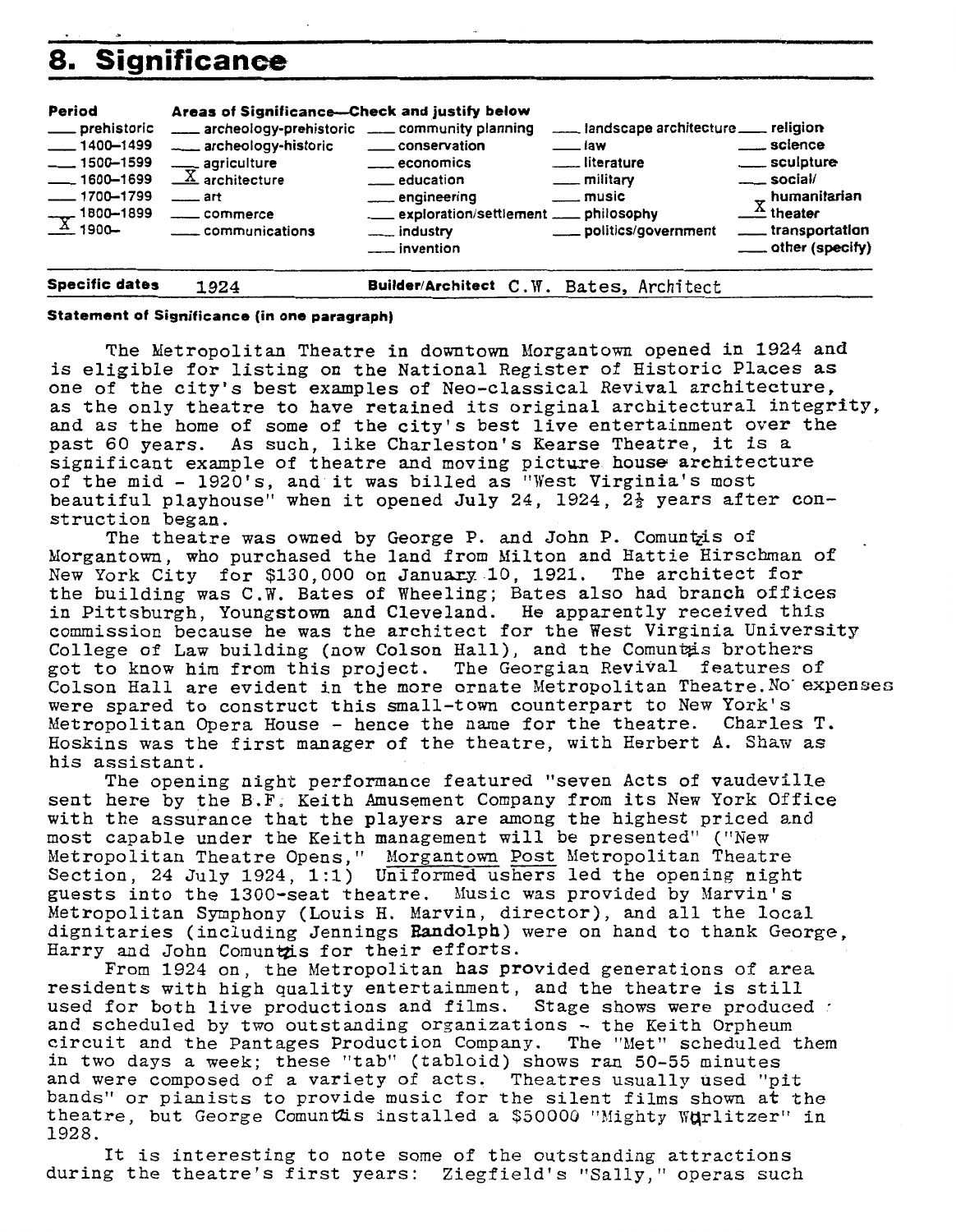**United States Department of the Interior National Park Service** 

### : **National Register of Historic Places Inventory-Nomination Form**

Metropolitan Theatre, Monongalia County, West Virginia **Continuation sheet 3 Item number 8 Page** 2

as "The Marriage of Figaro" and "Madame Butterfly," the original cast of George White's "Scandals" which opened at the Met before going to New York for a multi-year run, the farewell tour of the nationally known "McIntyre and Heath, " Schubert 's "The Student Prince, " a New York City production of "The Green Hats" with Charlotte Walker and Norman Hackett, Maria Jeritza (leading prima donna of the Metropolitan Opera Co.), Will Rogers, "The Beggar's Opera." "Pat Rooney's Five Rodeo Boys" with three-year-old Mickey Rooney, etc.

On March 30, 1930, a flash fire on stage caused a great deal of damage to the theatre, forcing the Comuntais's to close it for repairs. When it reopened on May 10, 1930, the Met was completely restored except that the projection room was extended, resulting in the loss of some balcony seats.

Other changes resulted from changes in the entertainment industry's technology. The Met became the first theatre in northern West Virginia to install Vitaphone as a sound system and Movietone sound equipment. These advancements meant the end of the "tab" shows for Paramount and Fox began producing 20-minute films of orchestras and accompanying acts. "Pit" bands and pianists were no longer needed, although the Met retained an organist to be used as a filler between shows-

Some live entertainment continued to be featured throught the 1930s and 1940s; as stars started touring to develop a following. These included Ken Hackley's NBC "Oklahoma Cowboys;" "Freckles" of "Our Gang" comedies; Admiral Richard Byrd with films of his flights to the South Pole; KDKA's "South Sea Islanders;" Gilbert and Sullivan's "Pirates of Penzance , " "The Gondoliers, " "hfikado" and "Jolant he; " Lowell Thomas with his "Adventures Around the World on the Air; "Casamanana Revere" with Sid Page; Gene Autry ("The Singing Cowboy"); "Tobacco Road" with John Barton; "Broadway Revelations of 1940" with Peggy Lee, "The Coquettes," America's Greatest All Girl Band; The Andrews Sisters, "Bring on the Girls" with Ozzie and Harriet Nelson: and "Oomph in Swingtime" with Fifi D'Orvay. Numerous big bands also played here, includingDan Gregory and his Victor Recording Band, Tong Christian and his Roseland Dance Band, Lt. Ferdinando's Havana Orchestra, Gene Austin, Gene Krupa, **Duke** Ellington and his Orchestra (4 times), "Woody" Herman, Count Basie (4 visits), Vincent Lopez and Sunny Skylar and Betty Hutton, Lena Horne, Paula Kelly and Little Jack Little. Art Carney, Bob Hope and Bing Crosby also appeared at the Met over the years. In addition, the Met was chosen as one of a handful of theatres around the country to show films on a pre-release basis so that the production companies would have some indication of nationwide response. As an "index town," Morgantown was privileged to see new movies as early as 60 days prior to national release.

Xlorgantown's Met Theatre was a center for imported talent, but it was also a community center, as local groups sponsored a variety of programs there. Local talent shows sponsored by the Kimanis Club, joint religious services on Sunday evenings sponsored by the Ministerial Association, West Virginia University graduations, community cooking

## **Exp. 10-31-84** For NPS use only.

**OM% No. 1024-** 

date entered

received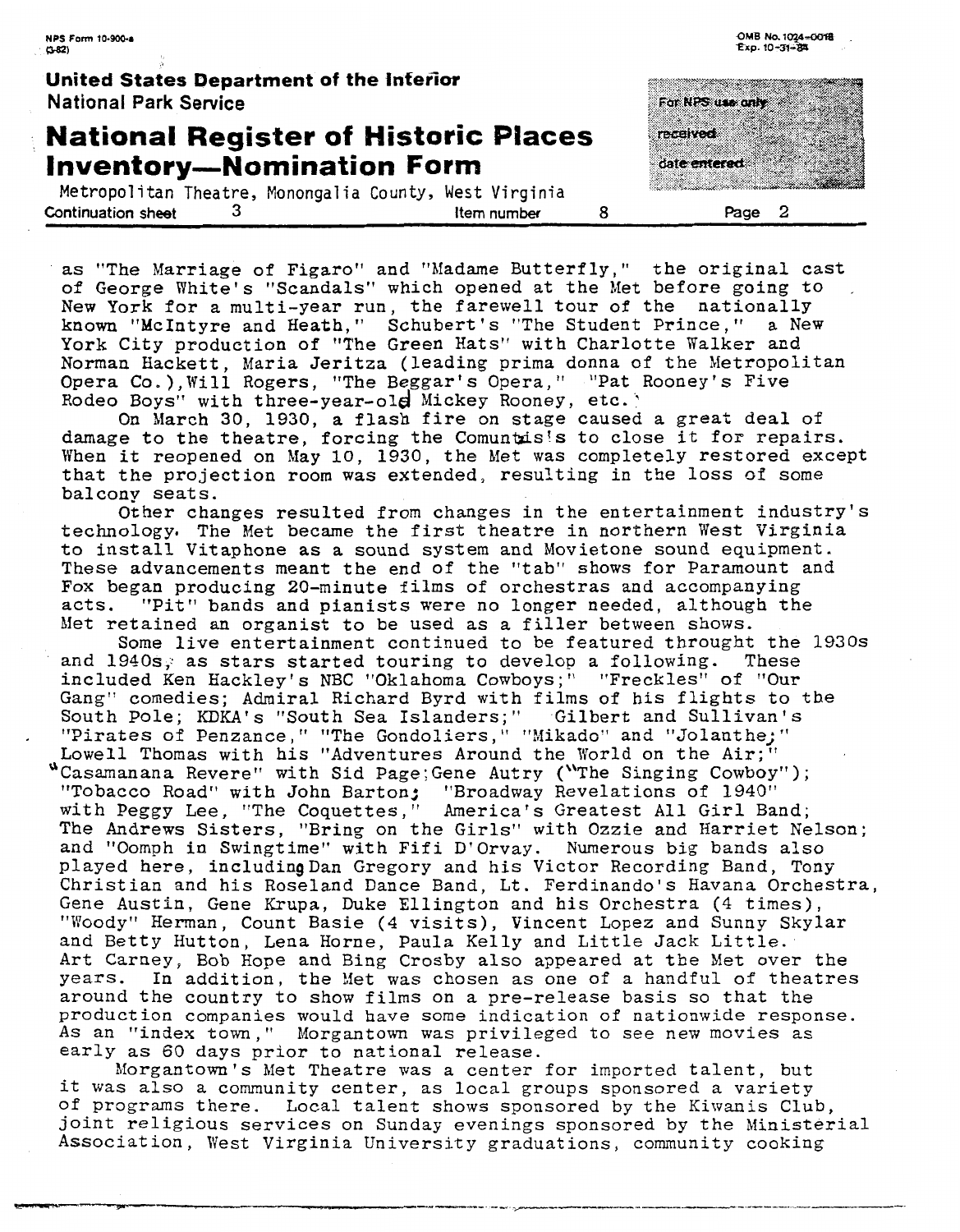United States Department of the Interior **National Park Service** 

### **National Register of Historic Places Inventory-Nomination Form**

Metropolitan Theatre, Monongalia County, West Virginia<sub>g</sub> and the munic Continuation sheet and the munic Page

schools (lasted c. 30 years), WVU orchestra and Glee Club concerts, "Morgantown on Review" (local talent/ WVU talent show), Service League Follies (1938 production featuring all outstanding Morgantown citizens), Women's Music Club Concerts, war relief drives during World War **11,** free use of the theatre for fund-raising causes during World War **I1** - all were housed at'the Met. The theatre also sponsored games that were played on the screen for cash from the mid - 1930s to late 1940s. One such game was "Vahoo," a **spin game** projected on the screen in which a button would be pressed by those in the audience causing the spin; the jack pot increased by \$25/week, and, when the spin stopped, the Comuntzis paid whatever percentage (loo%, 50%, 25%, 10%) showed on the screen. **"Bank** Night" was another popular game; in this, those entering the game daily signed a journal opposite a number, which was placed in a large drum. On "Bank Night" a number would be drawn for each \$500 increment in the jackpot, and, if the winner was in the audience, he or she received the cash immediately.

After Vorld Var 11, the **Big** Bands began travelling again, and **many**  returned to Morgantown. One of these bands was Tony Pastor's, including his sisters, Rosemary and Betty Clooney of Kentucky. Paul Whiteman made one of his last appearances here before his retirement. Live entertainment and films have continued at the Met until the present. Some of the more recent celebrities to appear here have been John Denver(1972), Helen Hayes and Maurice Evans in a **talk** show and **Fred**  Waring and His Pennsylvanians on their last tour.

For NPS (Ise on received date entered 3

**OM5 No. 1024-0018 Exp. 10-31--&0**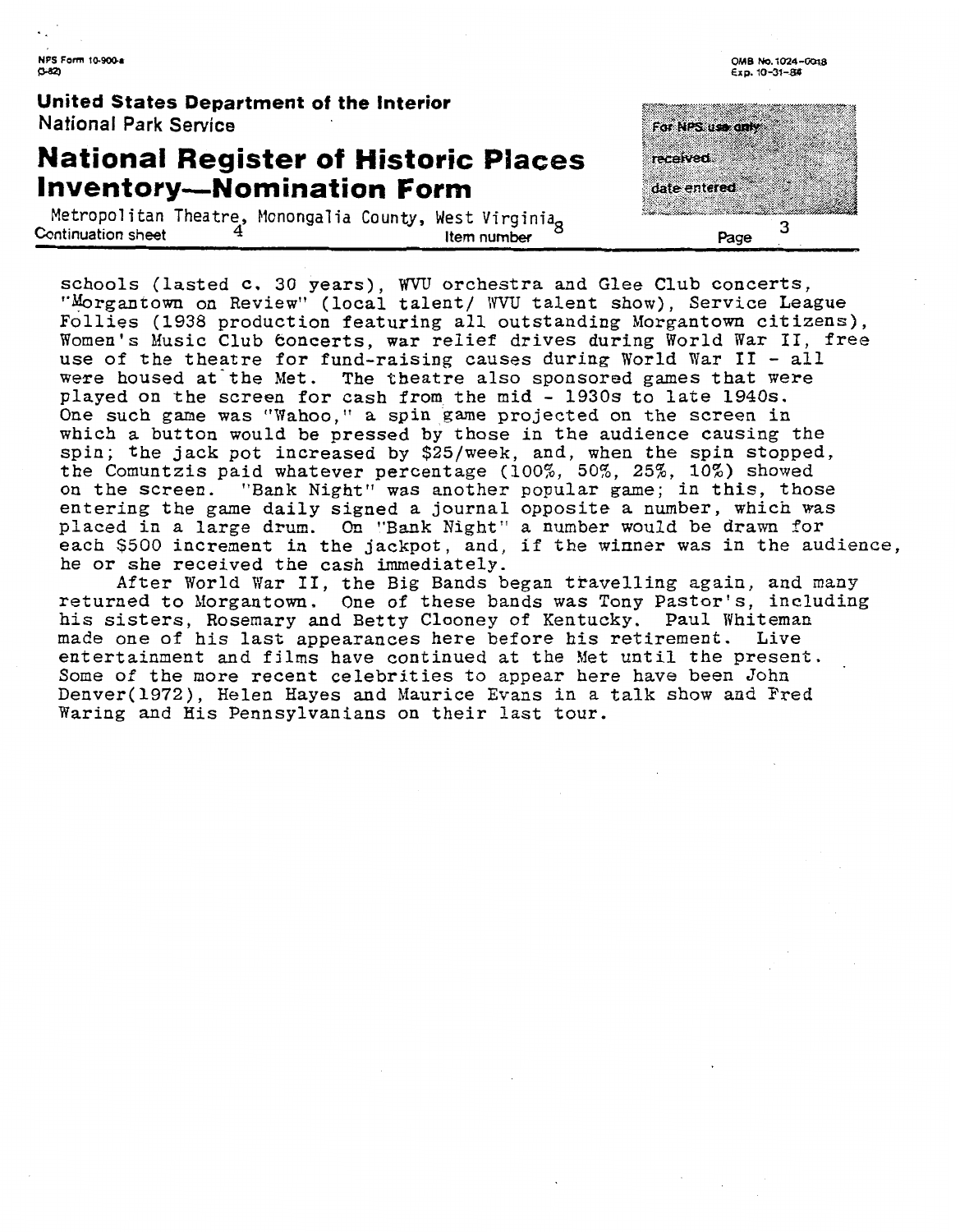# 9. Major Bibliographical References

See Continuation Sheet #5

| 10. Geographical Data                                                                                                                                                                                                                                                                                                                                                                                                                                                                                                                               |                      |                                                                                |  |
|-----------------------------------------------------------------------------------------------------------------------------------------------------------------------------------------------------------------------------------------------------------------------------------------------------------------------------------------------------------------------------------------------------------------------------------------------------------------------------------------------------------------------------------------------------|----------------------|--------------------------------------------------------------------------------|--|
| Acreage of nominated property <u>c. . 26 acres</u><br>Quadrangle name Morgantown North, WV<br><b>UMT References</b>                                                                                                                                                                                                                                                                                                                                                                                                                                 |                      | 1:24000<br>Quadrangle scale                                                    |  |
| 4,3 8,7 0,9,0 <br>8, 9, 6, 3, 0<br>Northing<br>Easting<br>Zone                                                                                                                                                                                                                                                                                                                                                                                                                                                                                      | в<br>Easting<br>Zone | Northina                                                                       |  |
|                                                                                                                                                                                                                                                                                                                                                                                                                                                                                                                                                     | D<br>$H \mid$        |                                                                                |  |
| Verbal boundary description and justification                                                                                                                                                                                                                                                                                                                                                                                                                                                                                                       |                      |                                                                                |  |
| See Continuation Sheet # $6$                                                                                                                                                                                                                                                                                                                                                                                                                                                                                                                        |                      | さぼおないいた<br>こむりのくし                                                              |  |
| List all states and counties for properties overlapping state or county boundaries                                                                                                                                                                                                                                                                                                                                                                                                                                                                  |                      |                                                                                |  |
| N/A<br>code<br>state                                                                                                                                                                                                                                                                                                                                                                                                                                                                                                                                | county               | code                                                                           |  |
| code<br>state                                                                                                                                                                                                                                                                                                                                                                                                                                                                                                                                       | county               | code                                                                           |  |
| name/title C.G. Comuntzis/Property Owner and Barbara Howe/Asst. Professor<br>organization Department of History<br>street & number 125 Sherman/West Virginia Univ.                                                                                                                                                                                                                                                                                                                                                                                  | date                 | 26 September 1983<br>304-292-2714 (Comuntzis)<br>telephonr304-293-2421 (Howe). |  |
|                                                                                                                                                                                                                                                                                                                                                                                                                                                                                                                                                     |                      |                                                                                |  |
|                                                                                                                                                                                                                                                                                                                                                                                                                                                                                                                                                     |                      | state W.Va. 26505/W.Va. 26506                                                  |  |
| city or town Morgantown / Morgantown<br>2. State Historic Preservation Officer Certification<br>The evaluated significance of this property within the state is:<br>national<br>state<br>As the designated State Historic Preservation Officer for the National Historic Preservation Act of 1966 (Public Law 89-<br>665), I hereby nominate this property for inclusion in the National Register and certify that it has been evaluated<br>according to the criteria and procedures set forth by the heritage Conservation and Recreation Service. | $\mathbf{X}$ local   |                                                                                |  |
|                                                                                                                                                                                                                                                                                                                                                                                                                                                                                                                                                     |                      |                                                                                |  |
| State Historic Preservation Officer signature<br>title<br>Commissioner, Department of Culture and History<br>For HCRS use only<br>I hereby certify that this property is included in the National Register<br>Keeper of the National Register<br>Attest 1992 Bay                                                                                                                                                                                                                                                                                    |                      | date November 29, 1983<br>dife                                                 |  |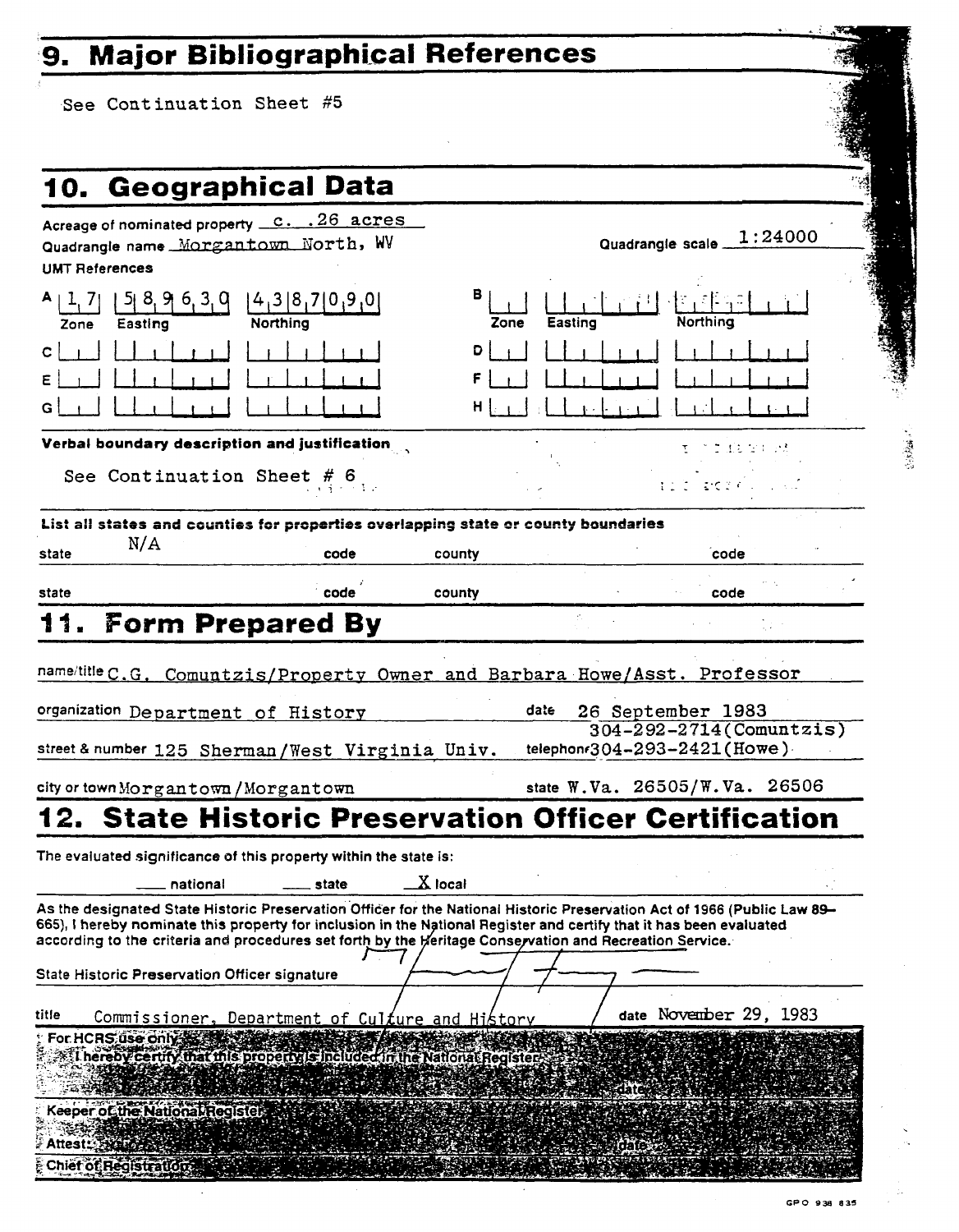**United States Department of the Interior National Park Service** 

### **National Register of Historic Places Inventory-Nomination Form**

Metropolitan Theatre, Monongalia County, West Virginia<br>ontinuation sheet 5<br>flem number Continuation **sheet** 5 **Item number 9 Pase** 2

For NPS use only *received* date entered a a shekarar 200

OMB No. 1024-0018 Exp. 10-31-84

C.G. Comuntzis, owner, personal interviews.

"A Community Enterprise. " Morgantown Post, 24 July 1924.

"A Full Fifty Years of Gleaming Footlights." Mason-Dixonland Panorama,<br>28 July 1974: pp 8-10, 14.

- DeVries, Mabel. "Review of the Opening Bill at the Metropolitan Theatre." Morgantown Post, 24 July 1924 really 25 July .
- "Metropolitan is Ready for Formal Opening Tonight." Morgantown Post, 24 July 1924.
- "Metropolitan Theatre Observes Its 14th Anniversary." Morgantown Post, 22 July 1938.
- "Metropolitan Theatre Opening." Metropolitan Theatre Section of Morgantown Post, 24 July 1924. Most of quotes are from various articles in this section.
- "Metropolitan Theatre Opens with Splendor. " New Dominion, 25 July 1924.
- "Metropolitan Theatre Will Open Tonight." New Dominion, 24 July 1924.
- . . "Players at Metropolitan Praise Both Theatre and Their Audience." Morgantown Post, 24 July 1924.
- "Rogers Pleases Large Audience. '' Morgantown Post, 22 April 1927.
- "Grand Opening. Metropolitan Theatre." Souvenir Programme. July 24-25-26, 1924.

Morgantown Post, 1924-1940s for information on performances at the Met.

New Dominion, 1924-1940s for information on performances at the Met.

National Register nomination for Kearse Theatre, Charleston, **M,Va.**  (1980).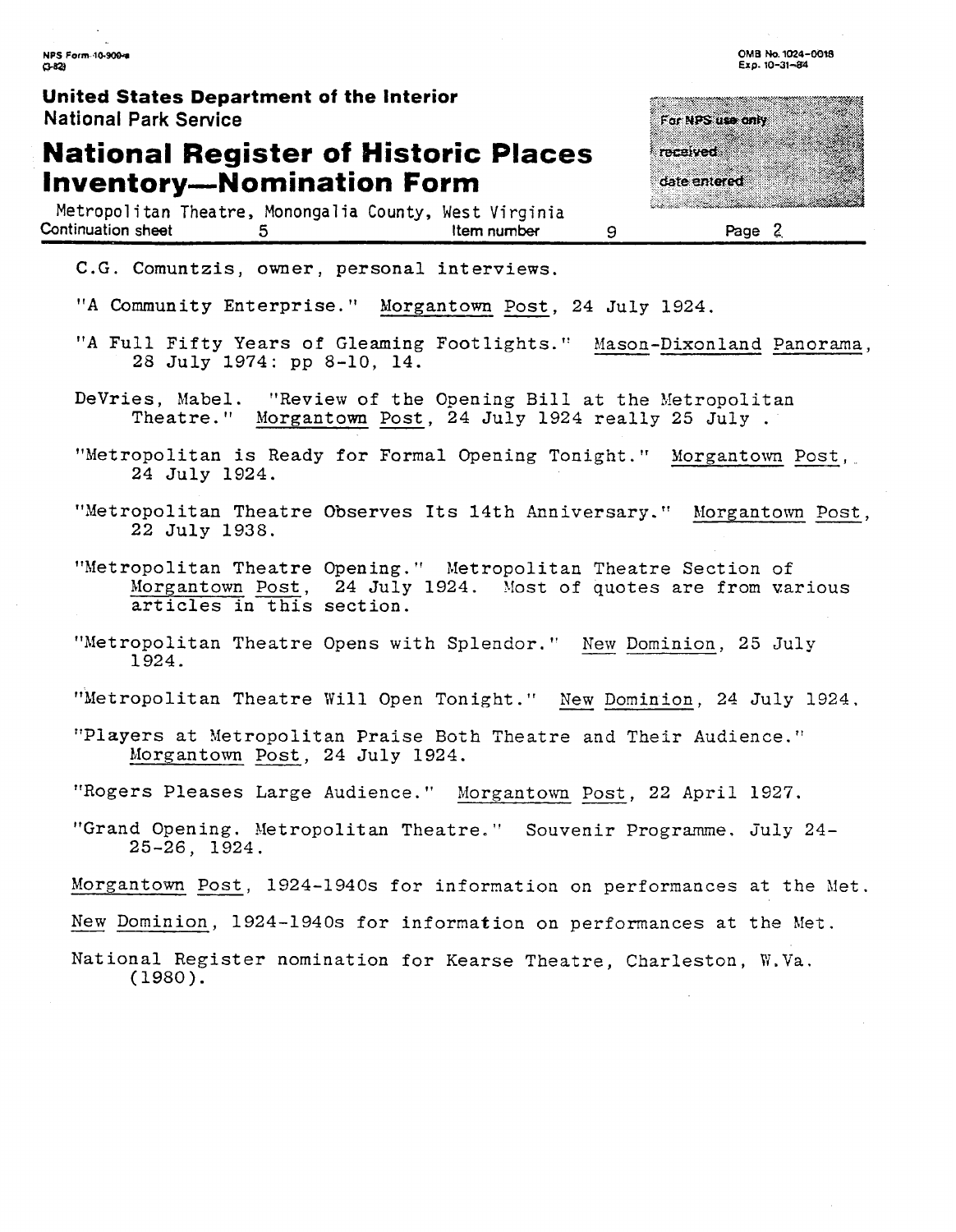

All that lot or parcel of ground in said city, county and state, beginning on the Northwestern boundary of High Street, corner to lands formerly belonging to the Unioxi Improvement Company, **and** extending in a Northwesterly direction with one of the lines of the said Union Improvement Company, one hundred and twenty (120) feet and **six** (6) mprovement Company, one nundred and twenty (120) leet and SIX (0)<br>Inches to lands of the late Mary R.A. Kiger, thence in a Southwesterly<br>direction with a small run and parallel with High Street until it strikes the Northermost line of the lot on which the said Mary R.A. Kiger formerly resided, thence Eastwardly with **said** line to the Northwest side of High Street, and with the said High Street about ninety-five (95) feet to the place of beginning, together with all the improvements thereon and thereto belonging, and including all the conditions, stipulations and benefits belonging to said grantors relating to the divisional wall between the building formerly belonging to the Union Improvement Company and the property hereby conveyed, and being the same property conveyed to said Milton Hirschman by Stuard Hirschman **and** wife, by deed dated the 26 day of August, 1914, and now of record in the office of the Clerk of the County Court of Monongalia County, West Virginia, in Deed Book No. 134, page 140.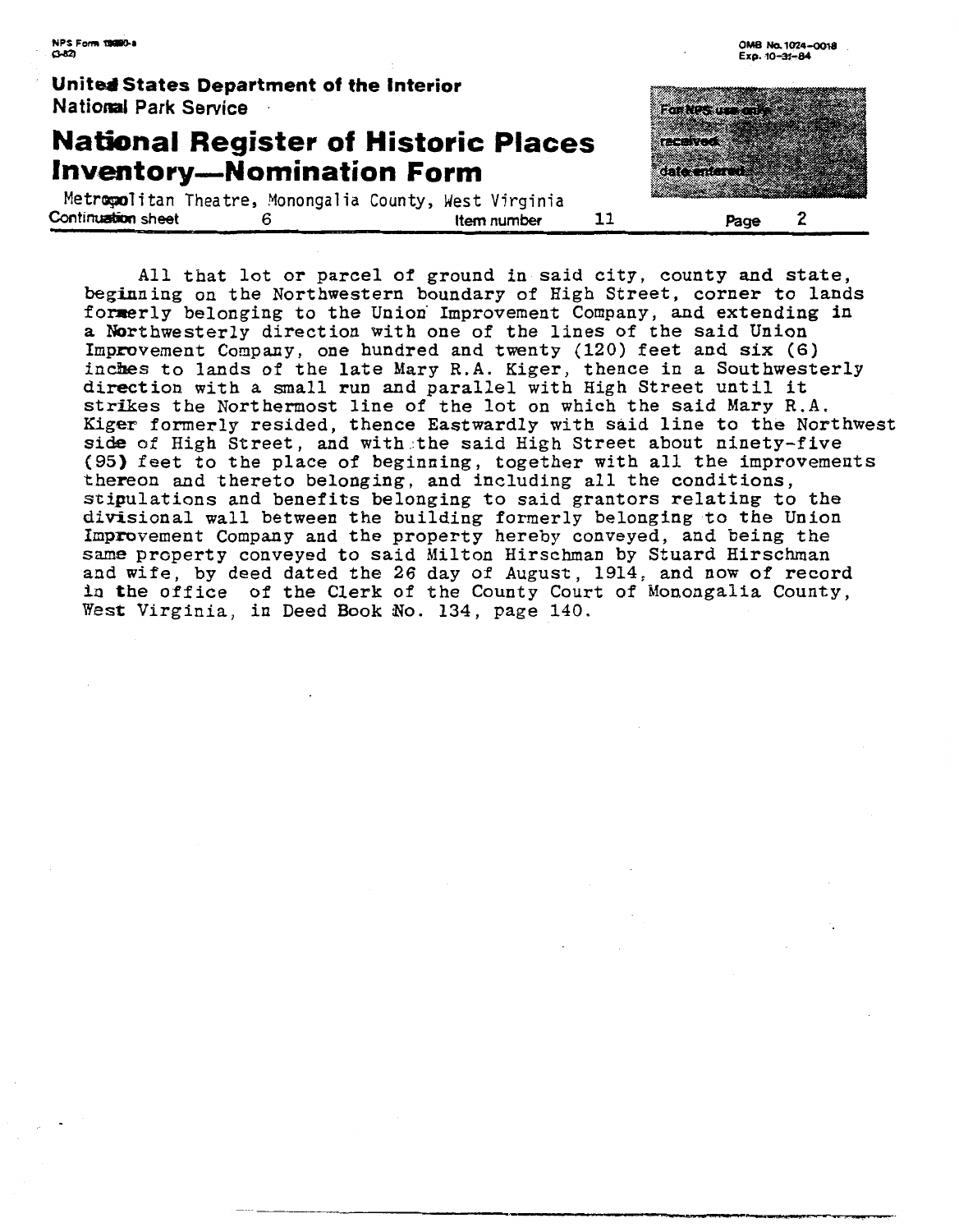